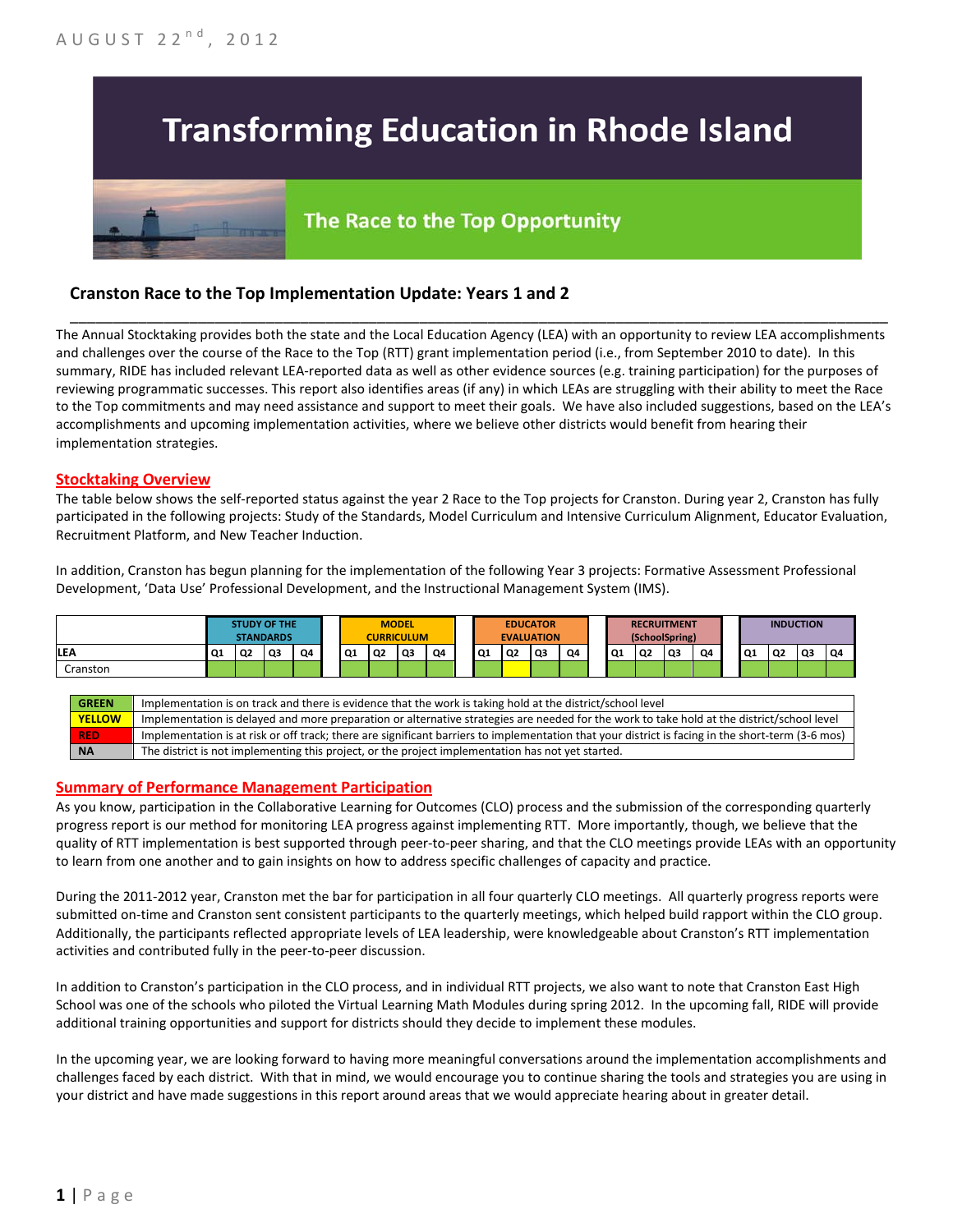#### **System of Support 1: Standards and Curriculum**

As of July 2012, Cranston is on-track against the System of Support 1 year 1 and year 2 commitments and tasks for Race to the Top, reflected in the tables below. Based on the quarterly progress reports submitted by Cranston, we have assessed the district as 'on track', 'delayed' or 'off track/at risk' on each task utilizing the criteria described on page 1 of this report.

| <b>Study of the Standards</b>                                   | Year 1:<br>SY10-11 | Year 2:<br>SY11-12 |  |
|-----------------------------------------------------------------|--------------------|--------------------|--|
| Identify educators to participate in the Study of the Standards | $X^*$              |                    |  |
| Specify names and invite participants                           | $\mathbf{v}$       |                    |  |
| Coordinate schedule with RIDE for all participants              |                    |                    |  |
| Complete planned educator training                              | $\mathbf{\Lambda}$ | ∧                  |  |

*\*Please note: the 'x' in the above table represents the anticipated completion timeline set by RIDE, not when the district completed the task.*

| Intensive Curriculum Alignment and Model Curriculum Development                                                                                                                                                                                           |   |   | Year 2:<br>SY11-12 |
|-----------------------------------------------------------------------------------------------------------------------------------------------------------------------------------------------------------------------------------------------------------|---|---|--------------------|
| Develop and communicate a multi-year Transition Plan for the Common Core State Standards implementation, including clear<br>expectations for school level transition benchmarks and a plan for developing a curriculum aligned to the CCSS in grades K-12 | x | x | ⋏                  |
| Identify opportunities for educators to work collaboratively to deepen understanding of CCSS (e.g. Common Planning Time, grade<br>level team, department meetings, faculty meetings)                                                                      |   |   |                    |
| Conduct analyses of each core curricula to ensure that each is aligned to standards, guaranteed and viable                                                                                                                                                | X |   |                    |
| ldentify which, if any, curriculum development is needed as well as the method by which curriculum will be developed (i.e. Model<br>Curriculum with the Charles A. Dana Center, through an LEA cohort, or individually)                                   | x | x |                    |
| Create implementation plan, including the identification of aligned resources, to support roll out of new curricula                                                                                                                                       |   | x | χ                  |
| Develop curriculum aligned to the Common Core State Standards, including participation in Dana Center curriculum writing and<br>leadership sessions (if applicable)                                                                                       |   | x | χ                  |

As noted in Cranston's quarterly progress reports, the district sent over 500 educators to the Study of the Standards training sessions which met their RTT goals (i.e. 85% of core educators in the district). Additionally, the district distributed copies of the Common Core State Standards guidebooks to all schools at the start of the school year.

To encourage teacher engagement in the transition to the Common Core State Standards (CCSS), Cranston trained the majority of their educators in the new CCSS in ELA and Math. The district chose to supplement their RIDE training sessions with additional sessions funded and organized by the district by hiring a RIDE-trained consultant. The district also started looking for new math materials which are aligned to the common core. Additionally, the district has attended supplemental professional development geared towards increasing readiness to transition through focusing on text complexity, developing text-dependent questions, and deepening understanding of the mathematics standards.

Cranston has made significant progress against implementing a guaranteed and viable curriculum in mathematics and science aligned to the new Common Core State Standards and science standards. During the 2011-2012 school year, Cranston worked with the Dana Center to finalize a K-12 science and math model curriculum. Leadership teams involving teacher leaders as well as all administrators met monthly in order to review the curriculum writing work and to discuss strategies for implementing and monitoring the curriculum. Cranston also created a district plan for developing an aligned ELA curriculum, as well as embedding the new CCSS into other content areas (e.g. social studies), during the upcoming 2012-2013 school year.

In their quarterly progress reports, Cranston noted that they have encountered the following challenges around this work:

- Parents have raised concerns about instructional loss and safety concerns related to teacher absence from classrooms
- Due to conflicting training and lack of substitute teacher availability, Study of the Standards sessions had to be rescheduled
- There are many competing and ongoing initiatives and Study of the Standards was not driving their reform
- Embedding the CCSS in content areas that are not writing curriculum with the Dana Center (e.g. social studies, ELL, etc.)
- Several initiatives competing for limited funding
- There is a need for widespread professional development in content and pedagogy
- Communicating the CCSS implementation to other content area teachers, support staff, and parents

We want to commend Cranston on their collaboration (both in-district and cross-district) around resources and strategies that will deepen educator understanding of the new Common Core State Standards and accelerate the implementation of the new standards at the classroom level.

We hope that you will take the opportunity to share the curriculum materials you are developing with your fellow CLO colleagues during upcoming meetings, or with all districts through the Instructional Improvement System (IMS). We look forward to hearing about your progress working collaboratively with the other districts, and on new in-district initiatives, as well as the successes and challenges you encountered along the way, as you (and all districts) begin planning for next steps following the Common Core State Standards alignment.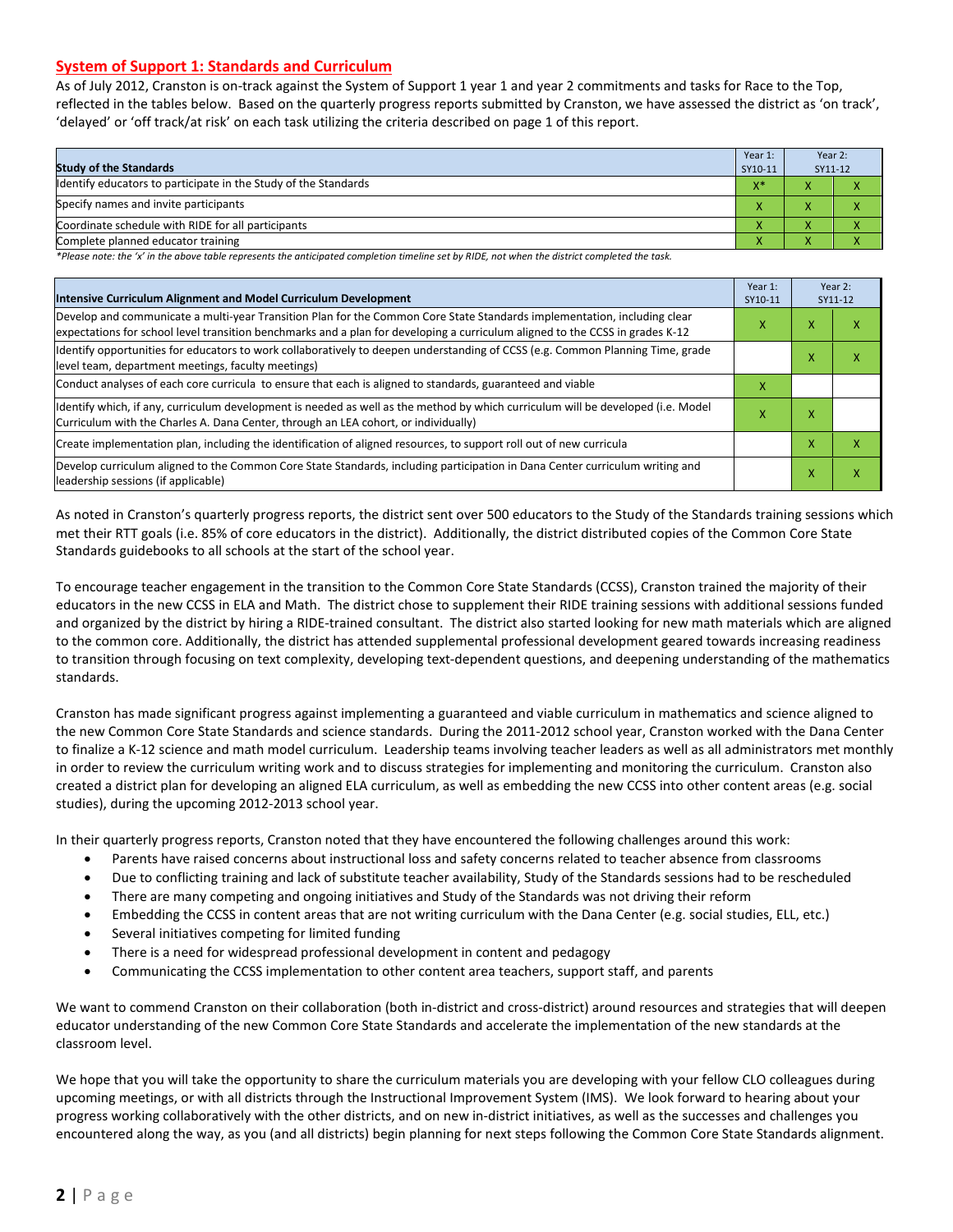#### **System of Support 2: Instructional Improvement Systems**

As of July 2012, Cranston is on-track against the System of Supports 2 year 1 and 2 commitments and tasks for Race to the Top. In addition to these commitments and tasks, RIDE greatly appreciates the willingness of teachers and administrators at Hope Highlands Elementary School to pilot formative assessment practices in RIDE's development of the formative assessment professional development modules.

Thus far, Cranston has reported that they intend to partially implement the Formative Assessment online professional development modules and has registered facilitators to attend RIDE facilitator orientation sessions. Additionally, the district has confirmed that they plan to engage school data leadership teams in 'Data Use' professional development starting in August 2012 and running through the remaining school year, and has confirmed logistics with RIDE for the initial sessions. Finally, Cranston has attended Instructional Management System (IMS) Administrator training and RtI (Exceed) platforms.

In the upcoming weeks, RIDE will be providing refresher trainings on all components of the IMS. We encourage all districts that plan to implement the IMS during the upcoming school year to consider sending applicable staff members to those sessions. RIDE would like to remind the district that several crucial steps must be taken before the district can implement any of the RTT data systems (including the IMS). Additionally, some functionality in the Instructional Management System is dependent upon the timely submission of TeacherCourse-Student data. For questions or concerns, contact the RIDE contact for the applicable system o[r helpdesk@RIDE.ri.gov](mailto:helpdesk@RIDE.ri.gov)

We look forward to hearing about the successes and challenges that Cranston has encountered while implementing these systems during the CLO meetings next year, as well as the district's progress around building teacher engagement in the various IMS tools and resources. Additionally, for those participating in the 'Data Use' professional development, we would be interested in hearing some of the strategies that Cranston has learned around deepening collaboration around data and using data to change instructional outcomes.

| <b>Formative Assessment Online Professional Development Modules</b>                                                                                                                                      | Year 1:<br>SY10-11 | Year 2:<br>SY11-12 |
|----------------------------------------------------------------------------------------------------------------------------------------------------------------------------------------------------------|--------------------|--------------------|
| Create multiyear plan for implementation of formative assessment PD modules, including the process and timelines by which all<br>educators will participate in the formative assessment training modules |                    |                    |
| ldentify facilitators who will support the implementation of formative assessment practices in daily instruction                                                                                         |                    |                    |

| <b>Instructional Management System (IMS)</b>                                                                                                                                                                                           |                                               |                             | Year 2:<br>SY11-12 |
|----------------------------------------------------------------------------------------------------------------------------------------------------------------------------------------------------------------------------------------|-----------------------------------------------|-----------------------------|--------------------|
| Designate an LEA data steward to support decision making around data collections and systems implementation and to provide input<br>and feedback on data initiatives through designated representatives                                | <b>Identify</b><br><b>LEA Data</b><br>Steward | X                           | ⋏                  |
| Maintain data quality standards of local student information systems and upload local assessment data and program information as<br>required by RIDE in a timely manner                                                                | x                                             | $\checkmark$<br>$\mathbf x$ | ⋏                  |
| Review the RIDE IMS Training Plan and develop a multivear training and implementation plan to provide all educators with access<br>and training on the system                                                                          |                                               |                             |                    |
| Based on IMS Training Plan guidance, register and attend training for Administrative Users (i.e. users who will maintain and configure<br>both the Primary IMS and RtI Module) and LEA Trainers (i.e. staff to be trained as trainers) |                                               |                             |                    |
| Following RIDE training, LEA Administrative Users and LEA Trainers configure the IMS for educator use and to provide end users with<br>access and training needed to utilize the IMS for daily activities                              |                                               |                             |                    |

| 'Data Use' Professional Development                                                                                                                                                                                                                                                     | Year 1:<br>SY10-11 | Year 2:<br>SY11-12 |        |
|-----------------------------------------------------------------------------------------------------------------------------------------------------------------------------------------------------------------------------------------------------------------------------------------|--------------------|--------------------|--------|
| Complete a needs assessment survey indicating the use of and collaboration around data within schools and across the LEA                                                                                                                                                                |                    |                    | ⋏      |
| Based on RIDE implementation plan, determine the timing (i.e. Year 1, Year 2, or staggered across Year 1 and Year 2) of LEA<br>participation in 'Data Use' Professional Development and provide RIDE with the schools that will participate in Year 1 and/or Year 2<br>training cohorts |                    |                    | x      |
| In coordination with RIDE, select 'Data Use' training dates for each cohort of schools, as applicable                                                                                                                                                                                   |                    |                    | Year 1 |
| Ildentify and provide RIDE with the leadership team members from each school who will participate in the Year 1 and/or Year 2<br>training cohorts, as applicable                                                                                                                        |                    |                    | Year 1 |

*\* Please note that, for this project, 'year 1' refers to cohort 1 taking place during the 2012-2013 school year, and 'year 2' refers to cohort 2 taking place during the 2013-2014 school year.*

Based on information provided to RIDE, we are unclear on Cranston's timeline for implementing the Interim Assessments modules but anticipate that this will occur during school year 2013-2014.

| <b>Interim Assessments</b>                                                                                                                                                              | Year 1:<br>SY10-11 | Year 2:<br>SY11-12 |
|-----------------------------------------------------------------------------------------------------------------------------------------------------------------------------------------|--------------------|--------------------|
| Identify method by which all educators will have access to interim assessments                                                                                                          |                    | $\mathsf{x}$       |
| Develop timeline for training of all educators in the use of interim assessments utilizing train-the-trainer model                                                                      |                    | x                  |
| Develop protocols or expectations regarding the use of interim assessment to inform instruction including timelines for<br>administration and process for scoring and reporting results |                    |                    |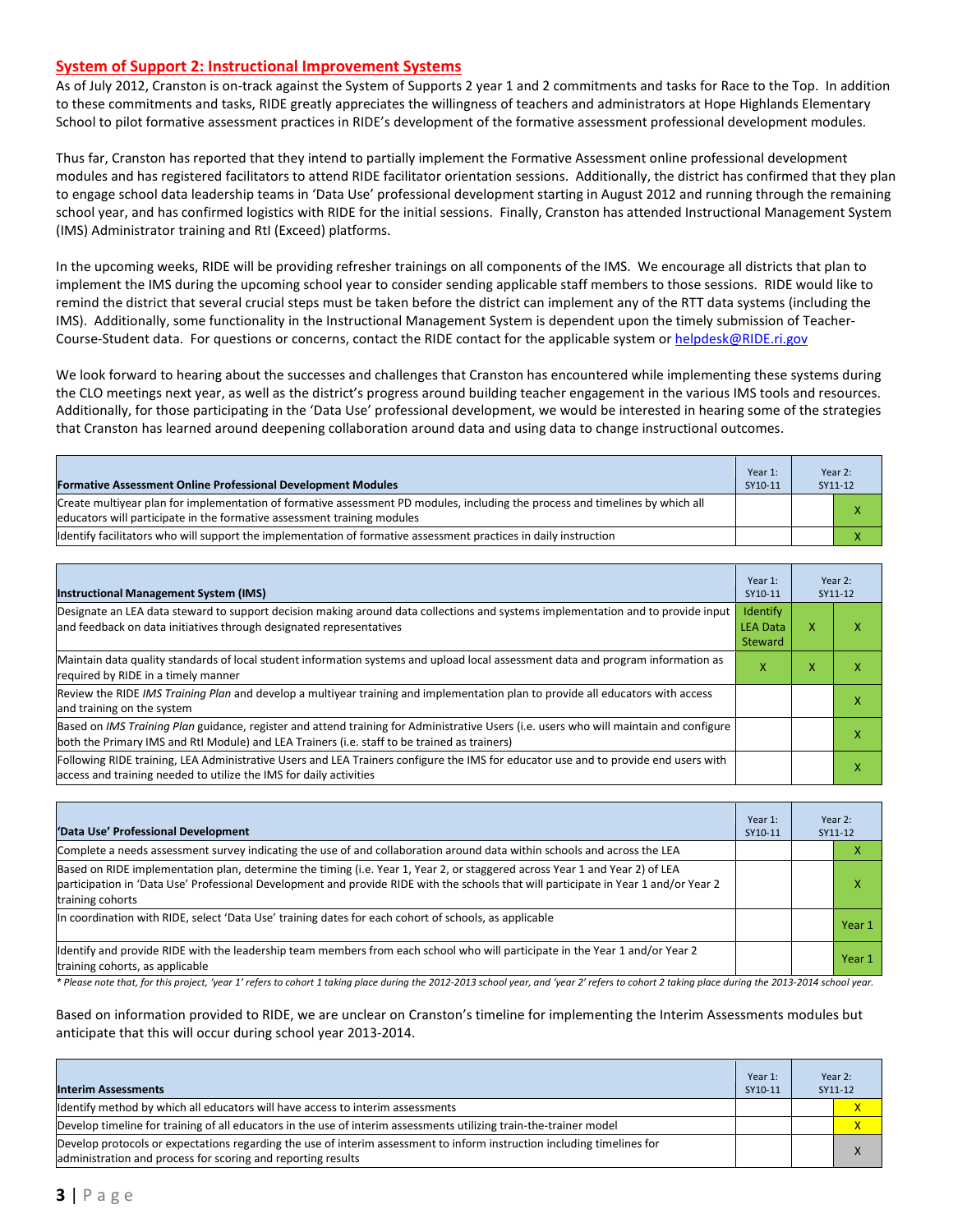#### **System of Support 3: Educator Effectiveness**

As of July 2012, Cranston is on-track against the System of Support 3 year 1 and 2 commitments and tasks for Race to the Top.

| <b>Educator Evaluation</b>                                                                                                                                                                           |   |   | Year 2:<br>SY11-12 |
|------------------------------------------------------------------------------------------------------------------------------------------------------------------------------------------------------|---|---|--------------------|
| Participate in educator evaluation model design, development and refinement feedback opportunities                                                                                                   | x | X | x                  |
| Identify District Evaluation Committee members, responsible for monitoring the implementation of the system and providing<br>recommendations to LEA leadership teams                                 | X | X | χ                  |
| Participate in field testing to support RI Model development                                                                                                                                         | x |   |                    |
| ldentify individuals who will serve as primary and, if applicable, secondary/complementary evaluators                                                                                                | x |   | x                  |
| Send all required evaluators to RIDE-provided evaluator training on model; Send evaluators and system administrators to training on<br>the Educator Performance Support System (EPSS) data system    | X | X | X                  |
| Examine LEA Policies and Contracts for Challenges; where applicable, consider memorandums of understanding or contract renewal<br>language which will support district implementation of evaluations |   | X | x                  |
| Create a plan for the appropriate use of funds to support implementation of educator evaluation system                                                                                               |   |   | x                  |
| Complete required components of RIDE approved model for educator and building administrator evaluations                                                                                              |   | X | X                  |
| Submit evaluation data and documentation (e.g. component and summative level ratings, verified rosters); provide other requested<br>information to support RIDE research and system improvement      |   |   | x                  |

Based on their quarterly progress reports, Cranston has implemented all components of the RIDE approved Innovation Model for evaluating Teachers, and the Rhode Island Model for building administrator evaluations. The district has submitted the final summative evaluation ratings for teachers to RIDE; however, RIDE would like to remind Cranston that the district is required to submit the summative ratings for administrator evaluations.

Cranston created a District Evaluation Committee (DEC) which met biweekly during the 2011-2012 school year in order to support implementation of the educator evaluation process. The district created a timeline for the development and approval of all Professional Practice Goals and Student Learning Objectives (SLOs). To ensure that all parties involved had a shared level of understanding, Cranston provided educators with an overview of the evaluation process, as well as training on goal setting, evidence collection and the rubrics. The I3 coordinator also developed a Wiki Space to communicate and clarify elements of the evaluation process with district staff. While the time investment remained a challenge, Cranston principals reported that the evaluation process led them to have richer conversations with their teachers around teaching and learning and the use of quantitative versus qualitative evidence.

During the 2011-2012 school year, Cranston attended all I3 teacher evaluation training as well as the RIDE Student Learning Objective (SLO) and building administrator evaluation training. Currently, participants from the district are registered for applicable summer evaluation training. We want to remind the district that all personnel responsible for evaluating building administrators must attend Academy training during summer 2012, as well as two half-days of additional professional development taking place over the 2012-2013 school year and online observation practice; personnel responsible for evaluating both teachers and building administrators (e.g., a principal who evaluates teachers and an assistant principal) are only required to attend the *Academy for Personnel Evaluating Teachers*.

In their quarterly progress report, Cranston noted that they have encountered the following challenges around this work:

- Finding the capacity to devote adequate time and resources to teacher evaluation
- Evaluations have surfaced the need for PD in areas such as 21<sup>st</sup> century skills, questioning techniques, and cognitive engagement
- Administrators feel that the "every teacher, every year" model is overwhelming and difficult to do well
- Other parts of principals' roles are suffering due to the amount of time spent on evaluating
- Principals are less visible in the school and feel that other aspects of their role are suffering due to time spent on evaluations

RIDE has appreciated Cranston's collaboration and thought partnership around the development and refinement of educator evaluation processes. Through their participation on advisory committees, RIDE has received valuable feedback on model refinement and the cyclical evaluation process. We hope that this additional level of participation has been as beneficial to the district as it has been to RIDE. In the upcoming school year, we hope that Cranston continues to share the strategies and resources they are using to support their evaluation process.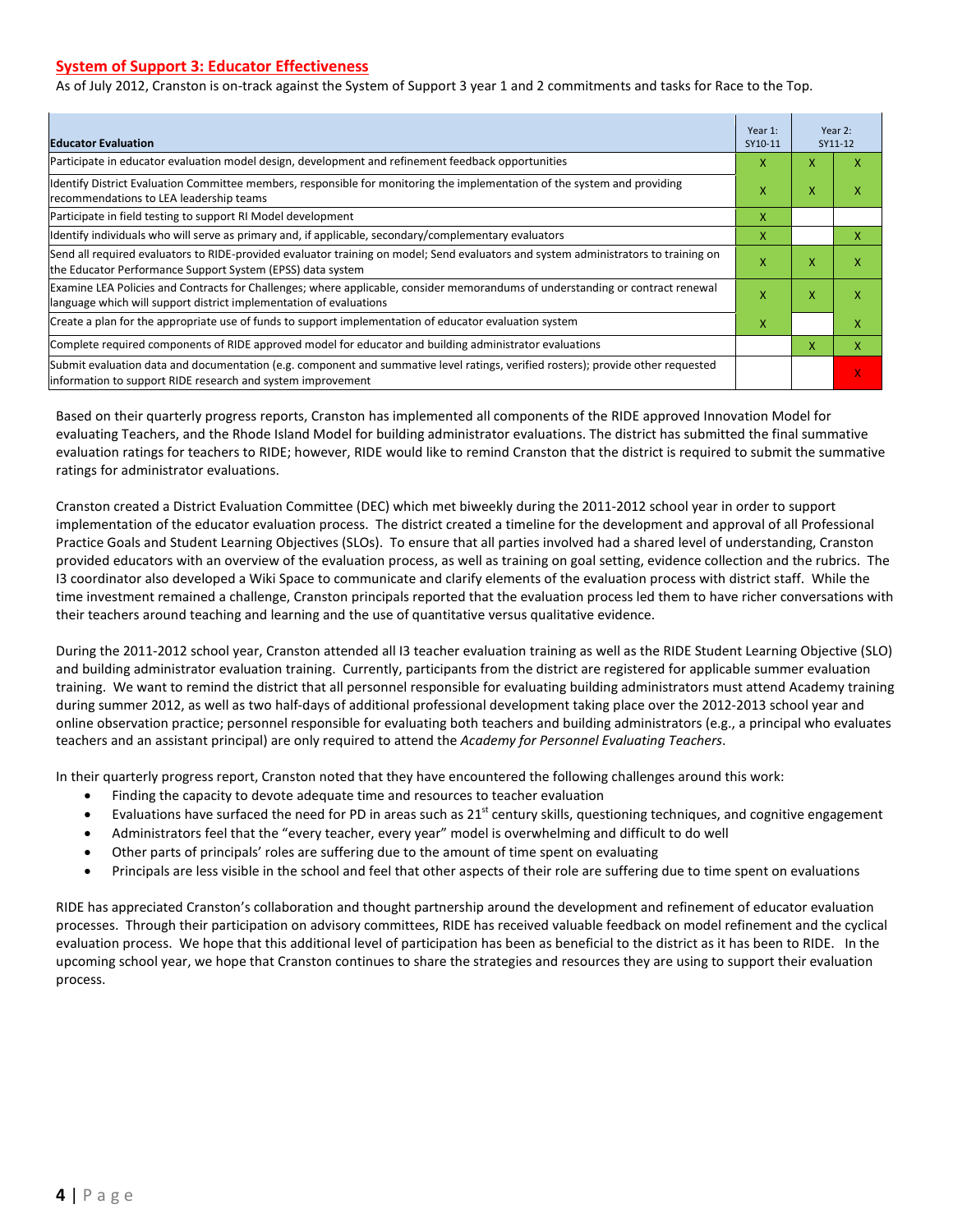#### **System of Support 4: Human Capital Development**

As of July 2012, Cranston is on-track against the System of Support 4 year 1 and 2 commitments and tasks for Race to the Top.

|                                                                                              | Year 1: | Year 2: |
|----------------------------------------------------------------------------------------------|---------|---------|
| <b>Recruitment (SchoolSpring)</b>                                                            | SY10-11 | SY11-12 |
| Provide RIDE with feedback on the desired functionality of a state-wide recruitment platform |         |         |
| Attend orientation sessions with selected vendor and train relevant personnel as needed      |         |         |
| [Post open positions using the state-wide Recruitment Platform (SchoolSpring)                |         |         |

| <b>Beginning Teacher Induction</b>                                                                                                                                            | Year 1:<br>SY10-11 |           | Year 2:<br>SY11-12 |
|-------------------------------------------------------------------------------------------------------------------------------------------------------------------------------|--------------------|-----------|--------------------|
| Provide RIDE with feedback around the proposed design of the Induction Coach program                                                                                          |                    |           |                    |
| If applicable, recommend potential Induction Coaches to RIDE                                                                                                                  | X                  |           |                    |
| Review and revise hiring policies, timelines and processes in order to support appropriate and timely projections for anticipated hires<br>requiring induction coach services | x                  |           | л                  |
| Provide RIDE with list of beginning teachers who will receive Induction Coach support in a timely manner in order to ensure that all<br>beginning teachers have coaching      |                    |           |                    |
| Participate in RIDE-provided information opportunities in order to learn about induction coach program                                                                        | v                  | $\lambda$ |                    |

In preparation for the 2012-2013 school year, Cranston continued their utilization of the SchoolSpring recruitment platform to recruit for open positions. This tool became an effective strategy to recruit highly effective school staff. In addition, the district also has procedures and protocols in place for personnel record keeping and review, as well as strategies to train and retain effective educators once hired.

During the 2011-2012 school year, Cranston had 15 beginning teachers which were supported by RIDE induction coaches. In the district's quarterly report, Cranston noted that most beginning teachers reported that they had collaborative conversations between their principal as well as the induction coach. Principals also met regularly with the induction coaches for the purposes of gathering feedback. Beginning teachers also noted that they continued to receive assistance from veteran teachers in the building, which supplemented the support received from the RIDE induction coach.

In their quarterly progress report, Cranston noted that they have encountered the following challenges around this work:

- SchoolSpring applicants are often inaccessible due to geographic limitations
- Assuring the Induction coaches are aligning their strategies with district initiatives
- Some of the coaches are not in the same content area or specialization as new teacher
- Administrators are pressed for time and sometimes feel meetings with coaches are not good use of their time

In the upcoming CLO sessions, RIDE looks forward to engaging in a deeper conversation around the revisions that Cranston and other LEAs have made to their hiring policies, timelines and processes in order to support broader human capital initiatives including recruitment of highly qualified and diverse candidates and providing data-driven induction support to beginning teachers.